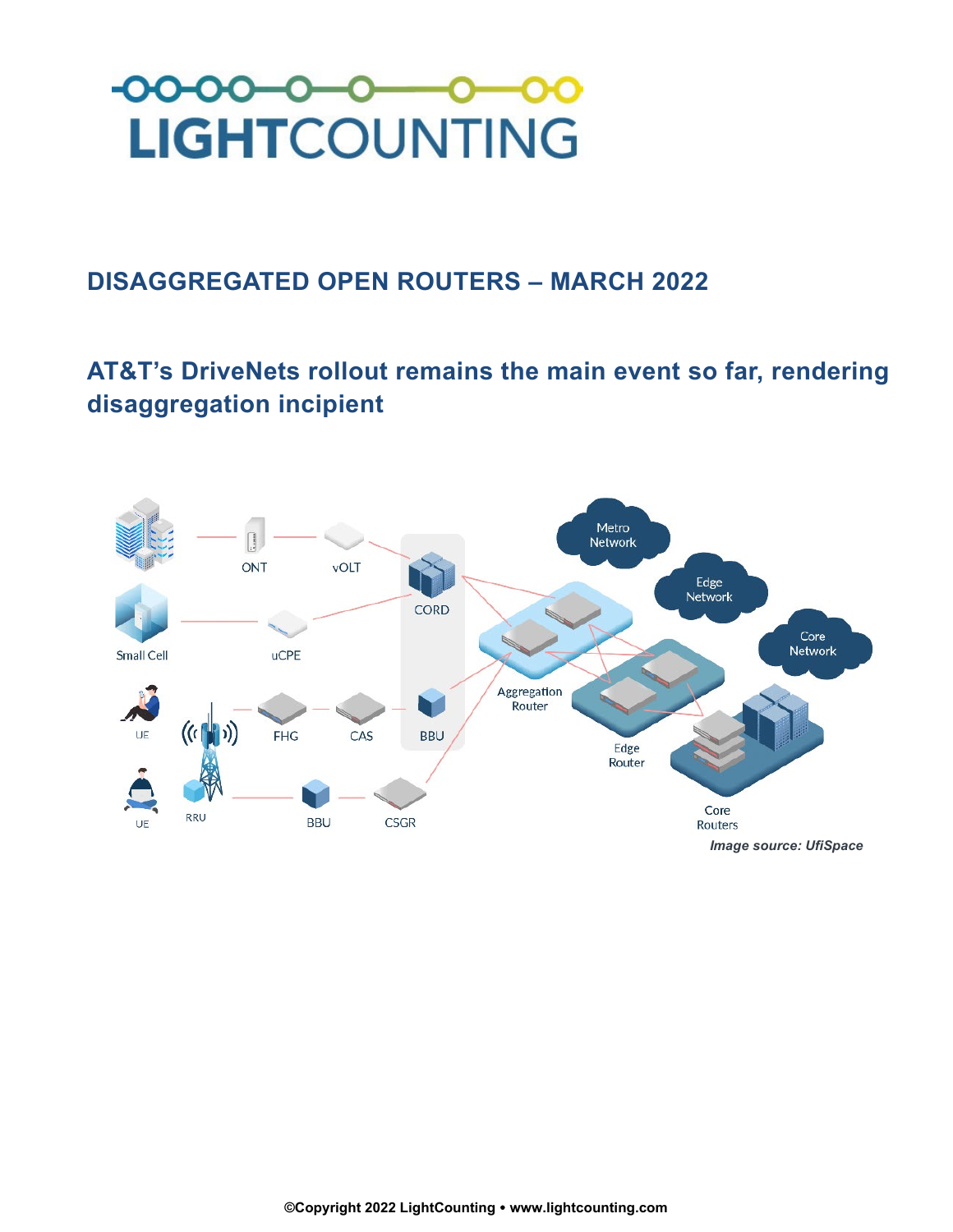

## **Table of Contents**

| AT&T REMAINS BY FAR THE CHIEF DRIVER OF THIS INCIPIENT MARKET, PLACING DRIVENETS IN THE                    |  |
|------------------------------------------------------------------------------------------------------------|--|
|                                                                                                            |  |
|                                                                                                            |  |
|                                                                                                            |  |
|                                                                                                            |  |
|                                                                                                            |  |
|                                                                                                            |  |
|                                                                                                            |  |
|                                                                                                            |  |
|                                                                                                            |  |
|                                                                                                            |  |
|                                                                                                            |  |
|                                                                                                            |  |
| IP Infusion's NOS covers all mobile network domains and confirms that DCSGs make up the bulk of activity   |  |
|                                                                                                            |  |
|                                                                                                            |  |
| Meanwhile, CSPs are cautiously optimistic about router disaggregation but have yet to see more maturity    |  |
|                                                                                                            |  |
| Lowest cost possible for high performing disaggregated routers is what CSPs seek the most15                |  |
|                                                                                                            |  |
|                                                                                                            |  |
|                                                                                                            |  |
|                                                                                                            |  |
| Our forecast model starts with our DCSG one and adds aggregation and core routers to the mix16             |  |
|                                                                                                            |  |
|                                                                                                            |  |
|                                                                                                            |  |
| At this pace, the long-term forecast points to a DOR penetration of the traditional router market of 6%19  |  |
|                                                                                                            |  |
|                                                                                                            |  |
| BOTTOM LINE: DISAGGREGATION HAS JUST STARTED AND IS HERE TO STAY BUT REQUIRES MORE CSPS TO TAKE THE PLUNGE |  |
|                                                                                                            |  |